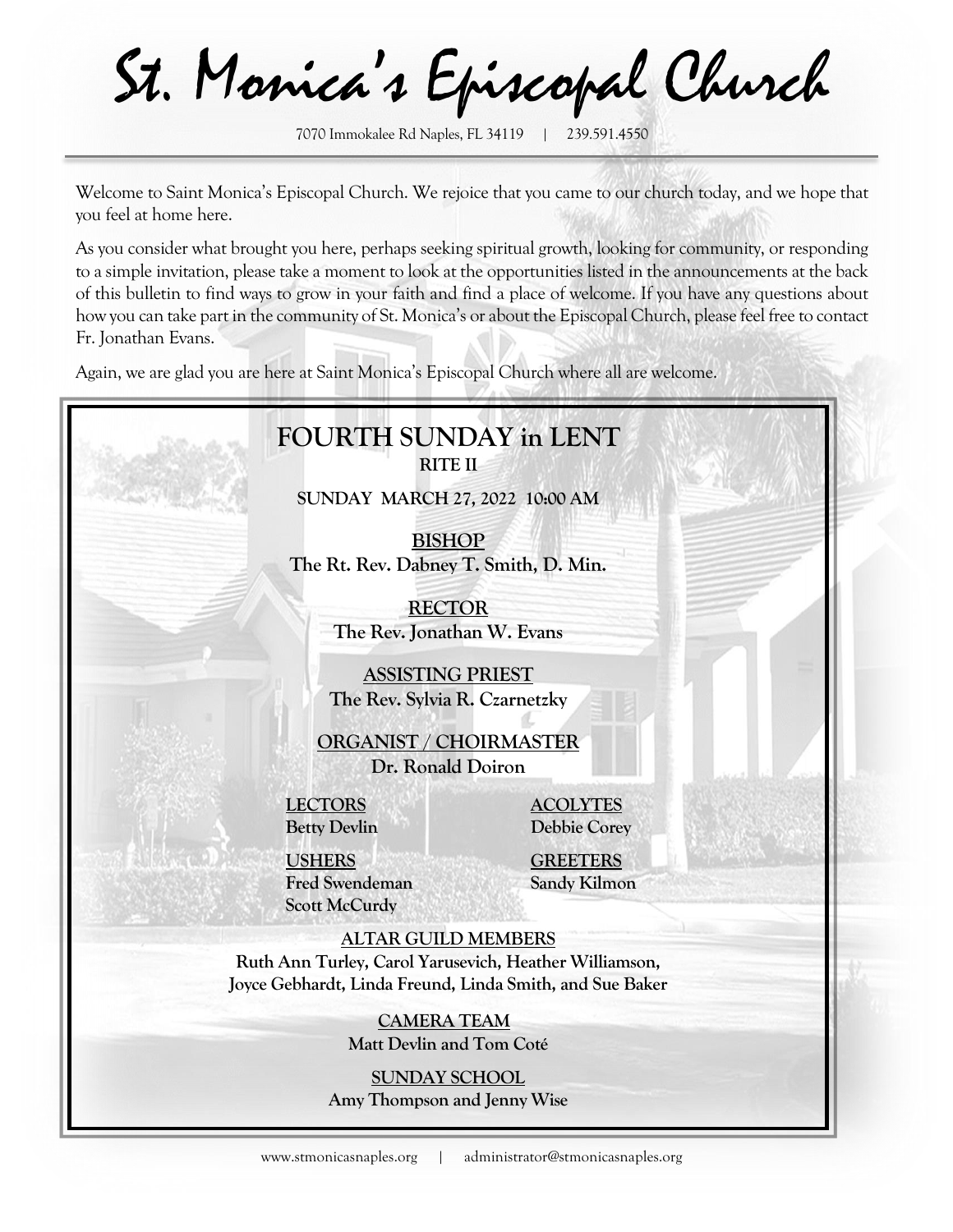**Service begins with the lighting of the candles and the organ voluntary. Please use this time for silent prayer and meditation.**

**Voluntary** *Fantasia in A Minor* Johann Sebastian Bach

## **Welcome and Announcements**

# **THE WORD OF GOD**

*Please stand as you are able*

**Hymn in Procession** *Come, Thou Fount of Every Blessing* **Hymn 686** 

# **Salutation and the Collect**

| Celebrant | Blessed the Lord who forgives all our sins. |
|-----------|---------------------------------------------|
| People    | His mercy endures forever.                  |
| Celebrant | There is one Body and one Spirit;           |
| People    | There is one hope in God's call to us;      |
| Celebrant | One Lord, one Faith, one Baptism;           |
| People    | One God and Father of all.                  |
| Celebrant | The Lord be with you.                       |
| People    | And also with you.                          |
| Celebrant | Let us pray                                 |

Gracious Father, whose blessed Son Jesus Christ came down from heaven to be the true bread which gives life to the world: Evermore give us this bread, that he may live in us, and we in him; who lives and reigns with you and the Holy Spirit, one God, now and for ever. **Amen.**

### *Please be seated*

### **The Lessons** 2 Corinthians 5:16–21

From now on, we regard no one from a human point of view; even though we once knew Christ from a human point of view, we know him no longer in that way. If anyone is in Christ, there is a new creation: everything old has passed away; see, everything has become new! All this is from God, who reconciled us to himself through Christ, and has given us the ministry of reconciliation; that is, in Christ God was reconciling the world to himself, not counting their trespasses against them, and entrusting the message of reconciliation to us. So we are ambassadors for Christ, since God is making his appeal through us; we entreat you on behalf of Christ, be reconciled to God. For our sake he made him to be sin who knew no sin, so that in him we might become the righteousness of God.

Reader The Word of the Lord. **People Thanks be to God.** 



- 1 Happy are they whose transgressions are for/given,\* and whose sin / is put away!
- 2 Happy are they to whom the LORD imputes / no guilt,\* and in whose spirit / there is no guile!
- 3 While I held my tongue, my bones withered a/way,\* because of my groan/ing all day long.
- 4 For your hand was heavy upon me / day and night;\* my moisture was dried up as in the heat / of summer.
- 5 Then I acknowledged my / sin to you,\* and did not / conceal my guilt.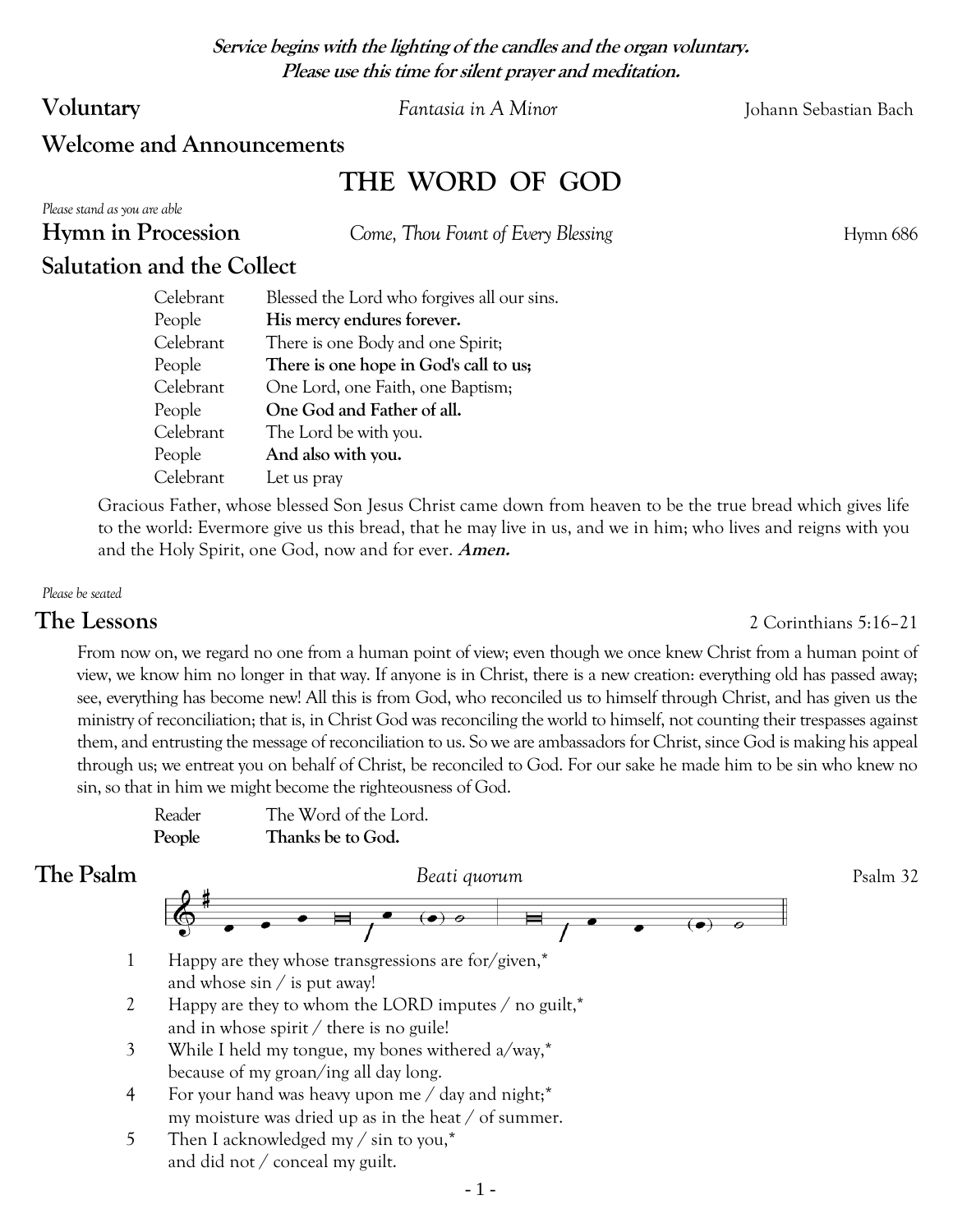| 6 | I said, "I will confess my transgressions to the / LORD."* |
|---|------------------------------------------------------------|
|   | Then you for gave me the guilt $\ell$ of my sin.           |

- 7 Therefore all the faithful will make their prayers to you in time of / trouble;\* when the great waters overflow, they shall / not reach them.
- 8 You are my hiding-place; you preserve me from / trouble;\* you surround me with shouts of / deliverance.
- 9 "I will instruct you and teach you in the way that  $/$  you should go;<sup>\*</sup> I will guide / you with my eye.
- 10 Do not be like horse or mule, which have no under/standing;\* who must be fitted with bit and bridle, or else they will not / stay near you."
- 11 Great are the tribulations of the / wicked;\* but mercy embraces those who trust / in the LORD.
- 12 Be glad, you righteous, and rejoice in the / LORD;\* shout for joy, all who / are true of heart.

*Please stand as you are able*

**Gradual Hymn** *O Bless the Lord, My Soul* Hymn 411

**The Gospel** Luke 15:1–3, 11b–32

Celebrant The Holy Gospel of our Lord Jesus Christ according to Luke. **People Glory to you, Lord Christ.** 

All the tax collectors and sinners were coming near to listen to Jesus. And the Pharisees and the scribes were grumbling and saying, "This fellow welcomes sinners and eats with them."

So Jesus told them this parable:

"There was a man who had two sons. The younger of them said to his father, 'Father, give me the share of the property that will belong to me.' So he divided his property between them. A few days later the younger son gathered all he had and traveled to a distant country, and there he squandered his property in dissolute living. When he had spent everything, a severe famine took place throughout that country, and he began to be in need. So he went and hired himself out to one of the citizens of that country, who sent him to his fields to feed the pigs. He would gladly have filled himself with the pods that the pigs were eating; and no one gave him anything. But when he came to himself he said, 'How many of my father's hired hands have bread enough and to spare, but here I am dying of hunger! I will get up and go to my father, and I will say to him, "Father, I have sinned against heaven and before you; I am no longer worthy to be called your son; treat me like one of your hired hands."' So he set off and went to his father. But while he was still far off, his father saw him and was filled with compassion; he ran and put his arms around him and kissed him. Then the son said to him, 'Father, I have sinned against heaven and before you; I am no longer worthy to be called your son.' But the father said to his slaves, 'Quickly, bring out a robe-the best one-and put it on him; put a ring on his finger and sandals on his feet. And get the fatted calf and kill it, and let us eat and celebrate; for this son of mine was dead and is alive again; he was lost and is found!' And they began to celebrate. "Now his elder son was in the field; and when he came and approached the house, he heard music and dancing. He called one of the slaves and asked what was going on. He replied, 'Your brother has come, and your father has killed the fatted calf, because he has got him back safe and sound.' Then he became angry and refused to go in. His father came out and began to plead with him. But he answered his father, 'Listen! For all these years I have been working like a slave for you, and I have never disobeyed your command; yet you have never given me even a young goat so that I might celebrate with my friends. But when this son of yours came back, who has devoured your property with prostitutes, you killed the fatted calf for him!' Then the father said to him, 'Son, you are always with me, and all that is mine is yours. But we had to celebrate and rejoice, because this brother of yours was dead and has come to life; he was lost and has been found.'"

| Celebrant | The Gospel of the Lord.     |
|-----------|-----------------------------|
| People    | Praise to you, Lord Christ. |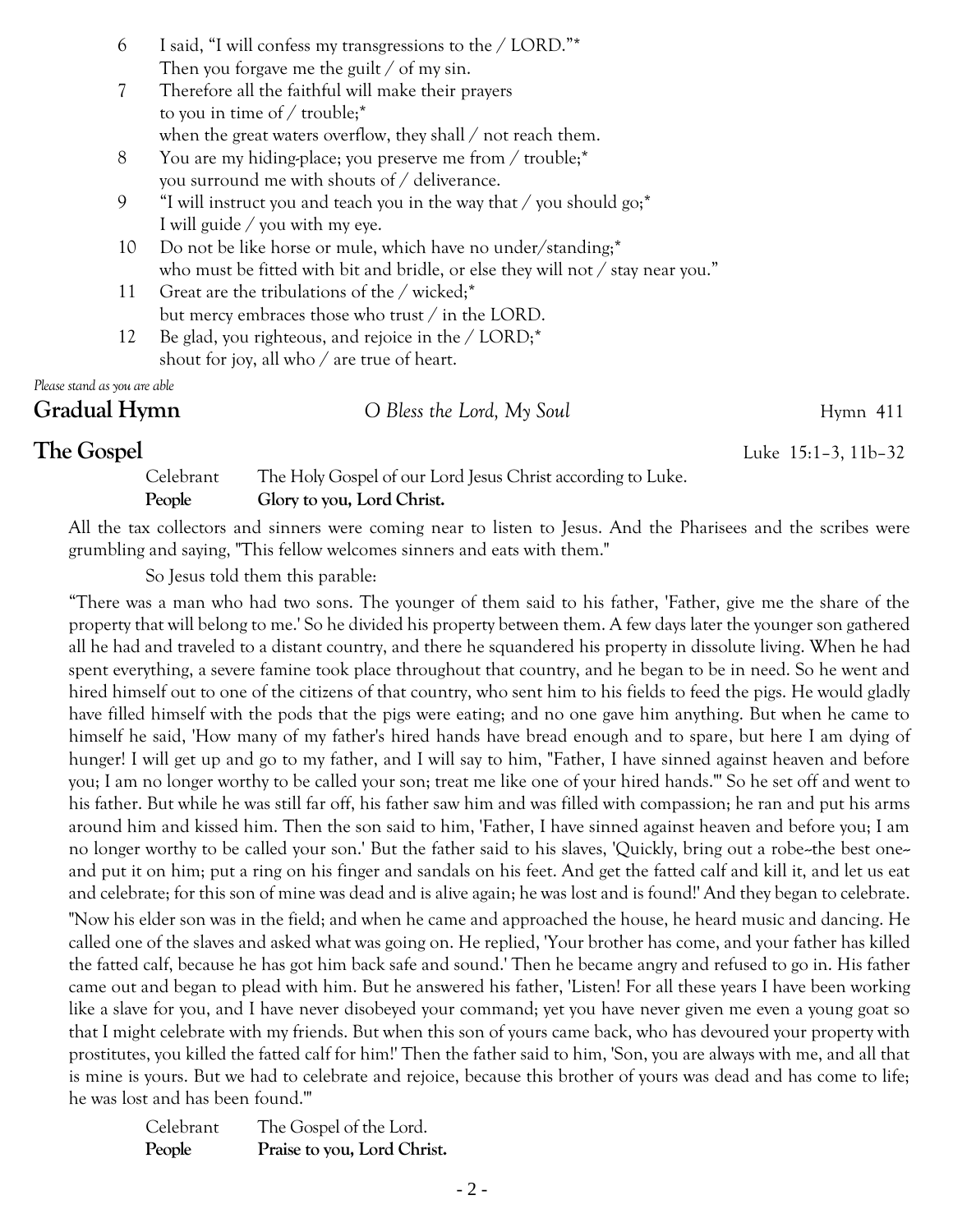# **Presentation and Examination of the Candidates**

| Celebrant                                               | The Candidate for Holy Baptism will now be presented.                                                                                                                     |
|---------------------------------------------------------|---------------------------------------------------------------------------------------------------------------------------------------------------------------------------|
| Parents, Godparents<br>Celebrant                        | I present Aaliyah to receive the Sacrament of Baptism.<br>Will you be responsible for seeing that the child you present is brought up in the Christian<br>faith and life? |
| Parents, Godparents<br>Celebrant<br>Parents, Godparents | I will, with God's help.<br>Will you by your prayers and witness help this child to grow into the full stature of Christ?<br>I will, with God's help.                     |
| Question<br>Answer                                      | Do you renounce Satan and all the spiritual forces of wickedness that rebel against God?<br>I renounce them.                                                              |
| Question                                                | Do you renounce the evil powers of this world which corrupt and destroy the creatures<br>of God?                                                                          |
| Answer                                                  | I renounce them.                                                                                                                                                          |
| Question                                                | Do you renounce all sinful desires that draw you from the love of God?                                                                                                    |
| Answer                                                  | I renounce them.                                                                                                                                                          |
| Question                                                | Do you turn to Jesus Christ and accept him as your Savior?                                                                                                                |
| Answer                                                  | I do.                                                                                                                                                                     |
| Question                                                | Do you put your whole trust in his grace and love?                                                                                                                        |
| Answer                                                  | I do.                                                                                                                                                                     |
| Question                                                | Do you promise to follow and obey him as your Lord?                                                                                                                       |
| Answer                                                  | I do.                                                                                                                                                                     |
| Celebrant                                               | The other Candidates will now be presented.                                                                                                                               |
| Presenter                                               | I present Sharon for Confirmation.                                                                                                                                        |
| Presenter                                               | I present Theresa and Marilyn to be received into this Communion.                                                                                                         |
| Celebrant                                               | Do you reaffirm your renunciation of evil?                                                                                                                                |
| Candidates                                              | I do                                                                                                                                                                      |
| Celebrant                                               | Do you renew your commitment to Jesus Christ?                                                                                                                             |
| Candidates                                              | I do, and with God's grace I will follow him as my Savior and Lord.                                                                                                       |
| Celebrant                                               | Will you who witness these vows do all in your power to support these persons in their<br>life in Christ?                                                                 |
| People                                                  | We will.                                                                                                                                                                  |
| Celebrant                                               | Let us join with those who are committing themselves to Christ and renew our own<br>baptismal covenant.                                                                   |

# **THE BAPTISMAL COVENANT**

| Celebrant | Do you believe in God the Father?                                                                 |
|-----------|---------------------------------------------------------------------------------------------------|
| People    | I believe in God, the Father almighty, creator of heaven and earth.                               |
| Celebrant | Do you believe in Jesus Christ, the Son of God?                                                   |
| People    | I believe in Jesus Christ, his only Son, our Lord. He was conceived by the power of the Holy      |
|           | Spirit and born of the Virgin Mary. He suffered under Pontius Pilate, was crucified, died and     |
|           | was buried. He descended to the dead. On the third day he rose again. He ascended into            |
|           | heaven, and is seated at the right hand of the Father. He will come again to judge the living and |
|           | the dead.                                                                                         |
| Celebrant | Do you believe in God the Holy Spirit?                                                            |
| People    | I believe in the Holy Spirit, the holy catholic Church, the communion of saints, the forgiveness  |
|           | of sins, the resurrection of the body, and the life everlasting.                                  |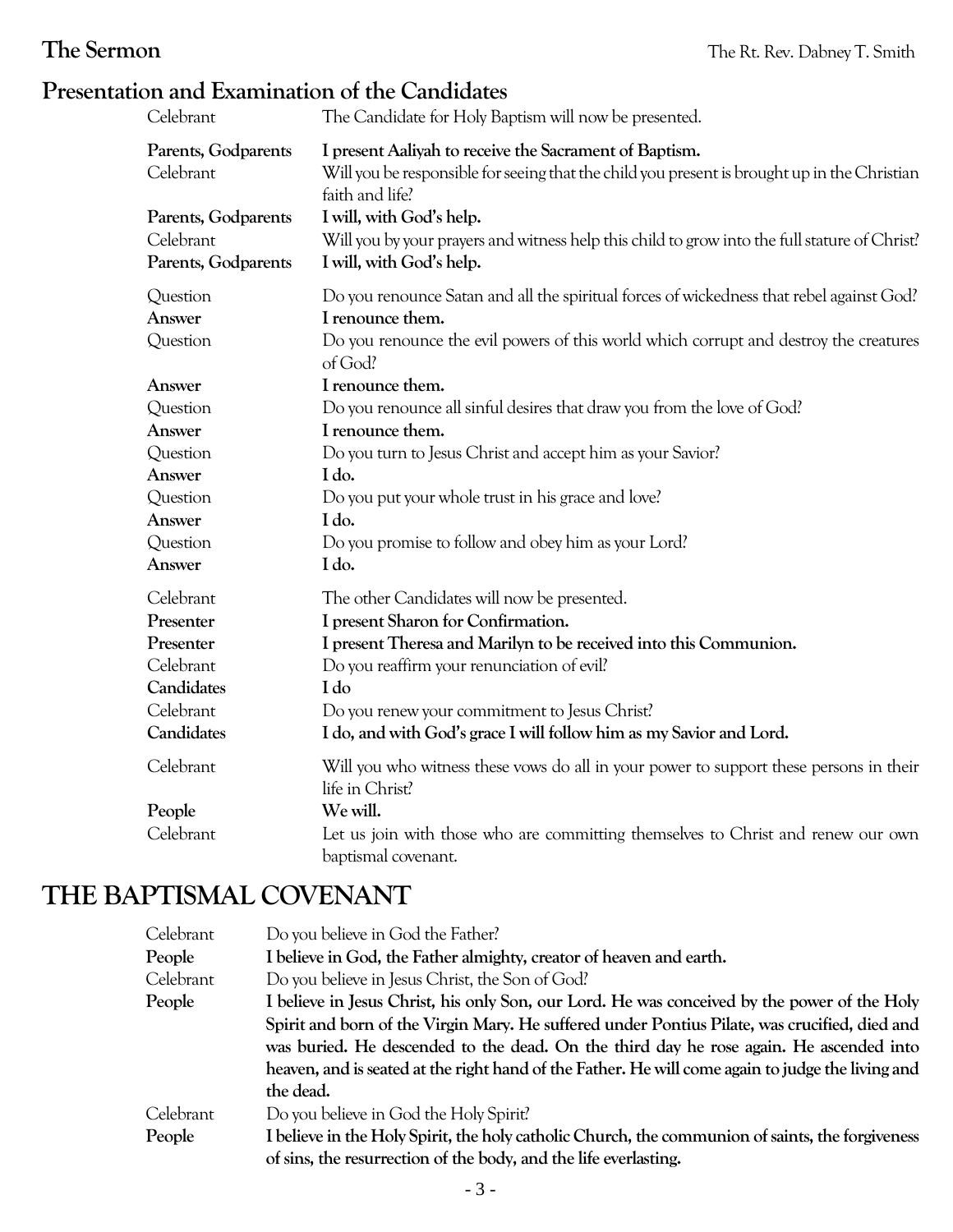| Celebrant | Will you continue in the apostles' teaching and fellowship, in the breaking of bread, and in the     |
|-----------|------------------------------------------------------------------------------------------------------|
|           | prayers?                                                                                             |
| People    | I will, with God's help.                                                                             |
| Celebrant | Will you persevere in resisting evil, and whenever you fall into sin, repent and return to the Lord? |
| People    | I will, with God's help.                                                                             |
| Celebrant | Will you proclaim by word and example the Good News of God in Christ?                                |
| People    | I will, with God's help.                                                                             |
| Celebrant | Will you seek and serve Christ in all persons, loving your neighbor as yourself?                     |
| People    | I will, with God's help.                                                                             |
| Celebrant | Will you strive for justice and peace among all people, and respect the dignity of every human       |
|           | being?                                                                                               |
| People    | I will, with God's help.                                                                             |

# **Prayers for the Candidates**

| Celebrant | Let us now pray for this person who is to receive the Sacrament of new birth and for those who<br>have renewed their commitment to Christ.                                                                            |
|-----------|-----------------------------------------------------------------------------------------------------------------------------------------------------------------------------------------------------------------------|
| Leader    | Deliver them, O Lord, from the way of sin and death.                                                                                                                                                                  |
| People    | Lord, hear our prayer.                                                                                                                                                                                                |
| Leader    | Open their hearts to your grace and truth.                                                                                                                                                                            |
| People    | Lord, hear our prayer.                                                                                                                                                                                                |
| Leader    | Fill them with your holy and life-giving Spirit.                                                                                                                                                                      |
| People    | Lord, hear our prayer.                                                                                                                                                                                                |
| Leader    | Keep them in the faith and communion of your holy Church.                                                                                                                                                             |
| People    | Lord, hear our prayer.                                                                                                                                                                                                |
| Leader    | Teach them to love others in the power of the Spirit.                                                                                                                                                                 |
| People    | Lord, hear our prayer.                                                                                                                                                                                                |
| Leader    | Send them into the world in witness to your love.                                                                                                                                                                     |
| People    | Lord, hear our prayer.                                                                                                                                                                                                |
| Leader    | Bring them to the fullness of your peace and glory.                                                                                                                                                                   |
| People    | Lord, hear our prayer.                                                                                                                                                                                                |
| Celebrant | Grant, O Lord, that all who are baptized into the death of Jesus Christ your Son may live in the<br>power of his resurrection and look for him to come again in glory; who lives and reigns now and<br>forever. Amen. |

# **Thanksgiving over the Water**

| Celebrant | The Lord be with you.                      |
|-----------|--------------------------------------------|
| People    | And also with you.                         |
| Celebrant | Let us give thanks to the Lord our God.    |
| People    | It is right to give him thanks and praise. |

We thank you, Almighty God, for the gift of water. Over it the Holy Spirit moved in the beginning of creation. Through it you led the children of Israel out of their bondage in Egypt into the land of promise. In it your Son Jesus received the baptism of John and was anointed by the Holy Spirit as the Messiah, the Christ, to lead us, through his death and resurrection, from the bondage of sin into everlasting life.

We thank you, Father, for the water of Baptism. In it we are buried with Christ in his death. By it we share in his resurrection. Through it we are reborn by the Holy Spirit. Therefore in joyful obedience to your Son, we bring into his fellowship those who come to him in faith, baptizing them in the Name of the Father, and of the Son, and of the Holy Spirit.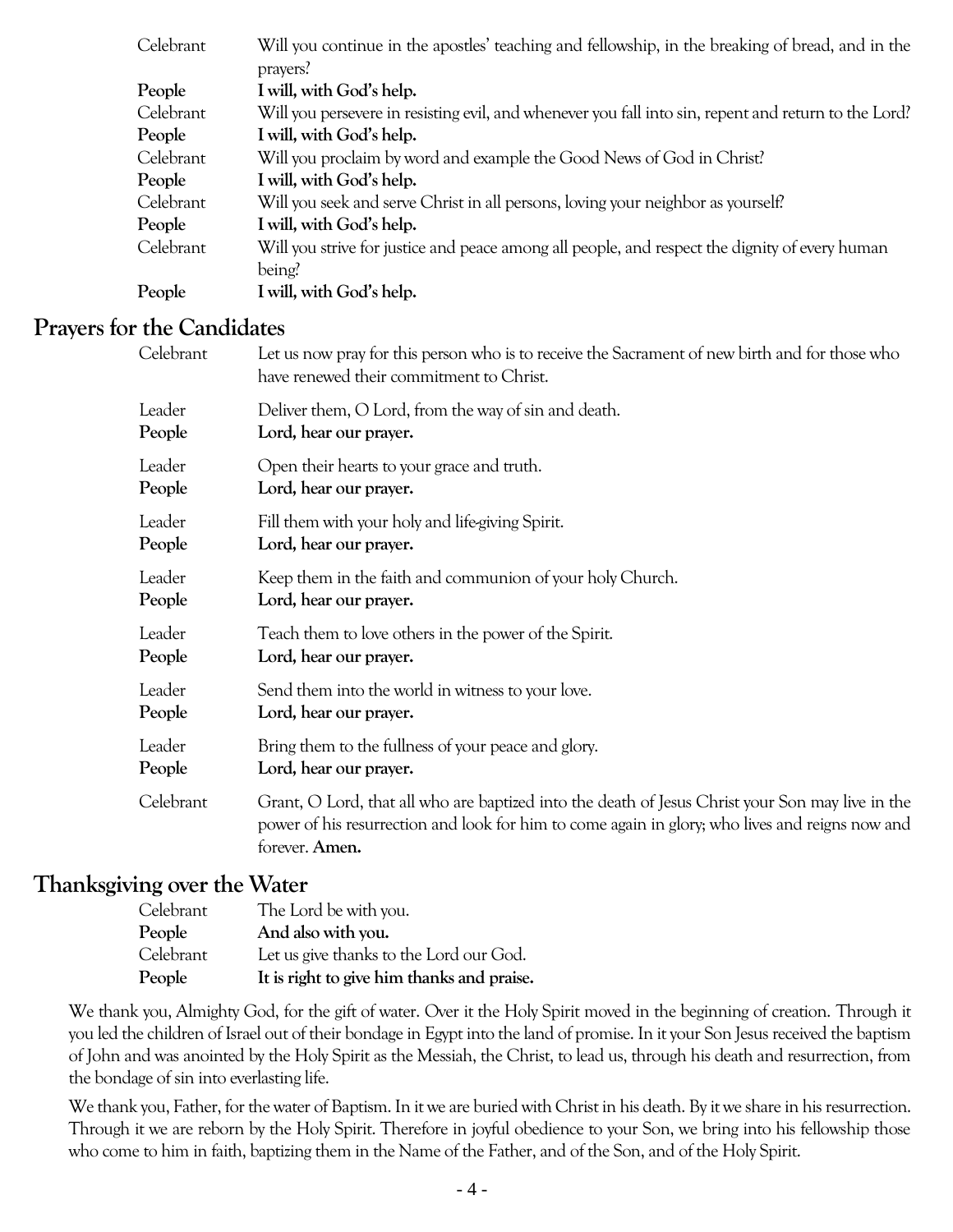*At the following words, the Celebrant touches the water*

Now sanctify this water, we pray you, by the power of your Holy Spirit, that those who here are cleansed from sin and born again may continue for ever in the risen life of Jesus Christ our Savior.

To him, to you, and to the Holy Spirit, be all honor and glory, now and for ever. *Amen.*

# **The Baptism**

*The candidate is presented by name to the Celebrant, who pours water upon the candidate, saying*

Aaliyah, I baptize you in the Name of the Father, and of the Son, and of the Holy Spirit. *Amen*

Heavenly Father, we thank you that by water and the Holy Spirit you have bestowed upon this your servant the forgiveness of sin, and have raised her to the new life of grace. Sustain her, O Lord, in your Holy Spirit. Give her an inquiring and discerning heart, the courage to will and to persevere, a spirit to know and to love you, and the gift of joy and wonder in all your works. *Amen.*

*The Celebrant places a hand on the person's head, marking the sign of the cross and saying*

You are sealed by the Holy Spirit in Baptism and marked as Christ's own for ever. *Amen.*

| Celebrant | Let us welcome the newly baptized.                                                            |
|-----------|-----------------------------------------------------------------------------------------------|
| All       | We receive you into the household of God. Confess the faith of Christ crucified, proclaim his |
|           | resurrection, and share with us in his eternal priesthood.                                    |
| Bishop    | Let us now pray for these persons who have renewed their commitment to Christ.                |

Almighty God, we thank you that by the death and resurrection of your Son Jesus Christ you have overcome sin and brought us to yourself, and that by the sealing of your Holy Spirit you have bound us to your service. Renew in these your servants the covenant you made with them at their Baptism. Send them forth in the power of the Spirit to perform the service you set before them; through Jesus Christyour Son our Lord, who lives and reigns with you and the Holy Spirit, one God, now and for ever. **Amen.**

### *For Confirmation*

| For Reception | Bishop: | Strengthen, O Lord, your servant, Sharon, with your Holy Spirit; empower her for your service;<br>and sustain her all the days of her life. Amen.                                                                                           |
|---------------|---------|---------------------------------------------------------------------------------------------------------------------------------------------------------------------------------------------------------------------------------------------|
|               | Bishop: | Theresa and Marilyn, we recognize you as a member of the one holy catholic and apostolic<br>Church, and we receive you into the fellowship of this Communion. God the Father, Son, and<br>Holy Spirit, bless, preserve, and keep you. Amen. |

### **We Exchange the Peace**

Celebrant The peace of the Lord be always with you. **People And also with you.**

# **THE HOLY COMMUNION**

# **Offertory Sentence**

Ascribe to the Lord the honor due his Name; bring offerings and come into his courts.

# **During the Offering**

Anthem *Sing, My Soul, His wondrous Love* Ned Rorem St. Monica's Choir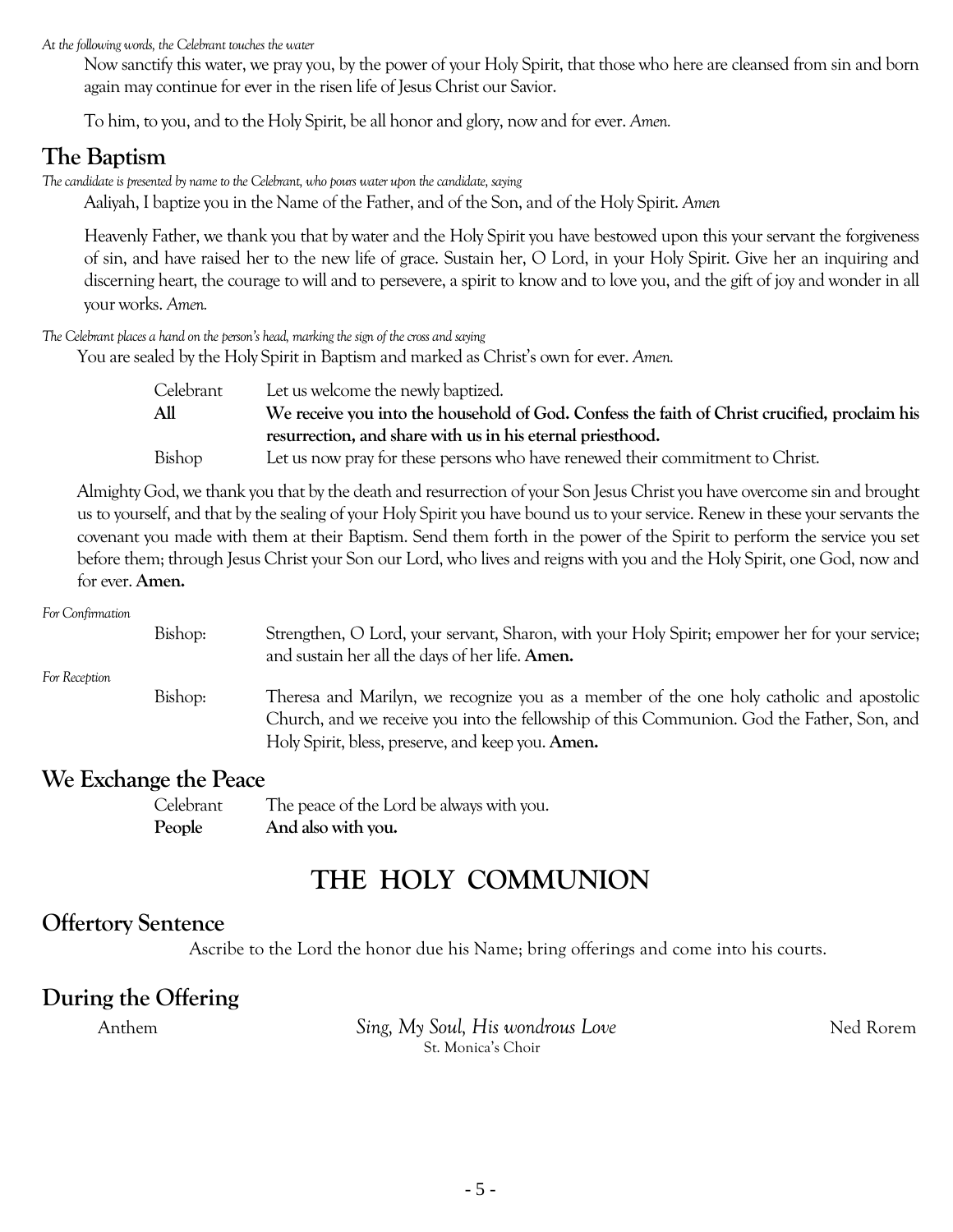

# **The Great Thanksgiving** *Eucharistic Prayer A*

| Celebrant | The Lord be with you.                      |
|-----------|--------------------------------------------|
| People    | And also with you.                         |
| Celebrant | Lift up your hearts.                       |
| People    | We lift them to the Lord.                  |
| Celebrant | Let us give thanks to the Lord our God.    |
| People    | It is right to give him thanks and praise. |

### *Celebrant continues:*

It is right, and a good and joyful thing, always and everywhere to give thanks to you, Father Almighty, Creator of heaven and earth. Because in Jesus Christ our Lord you have received us as your sons and daughters, made us citizens of your kingdom, and given us the Holy Spirit to guide us into all truth. Therefore we praise you, joining our voices with Angels and Archangels and with all the company of heaven, who for ever sing this hymn to proclaim the glory of your Name:

**Sanctus** *Deutsche Messe* – Franz Schubert, Arr. Richard Proulx S – 130

*Please stand or kneel as the Celebrant continues:*

Holy and gracious Father: In your infinite love you made us for yourself; and, when we had fallen into sin and become subject to evil and death, you, in your mercy, sent Jesus Christ, your only and eternal Son, to share our human nature, to live and die as one of us, to reconcile us to you, the God and Father of all.

He stretched out his arms upon the cross, and offered himself in obedience to your will, a perfect sacrifice for the whole world.

On the night he was handed over to suffering and death, our Lord Jesus Christ took bread; and when he had given thanks to you, he broke it, and gave it to his disciples, and said, "Take, eat: This is my Body, which is given for you. Do this for the remembrance of me."

After supper he took the cup of wine; and when he had given thanks, he gave it to them, and said, "Drink this, all of you: This is my Blood of the new Covenant, which is shed for you and for many for the forgiveness of sins. Whenever you drink it, do this for the remembrance of me."

Therefore we proclaim the mystery of faith:

### **Christ has died. Christ is risen. Christ will come again.**

We celebrate the memorial of our redemption, O Father, in this sacrifice of praise and thanksgiving. Recalling his death, resurrection, and ascension, we offer you these gifts. Sanctify them by your Holy Spirit to be for your people the Body and Blood of your Son, the holy food and drink of new and unending life in him. Sanctify us also that we may faithfully receive this holy Sacrament, and serve you in unity, constancy, and peace; and at the last day bring us with all your saints into the joy of your eternal kingdom.

All this we ask through your Son Jesus Christ. By him, and with him, and in him, in the unity of the Holy Spirit all honor and glory is yours, Almighty Father, now and for ever. **Amen.**